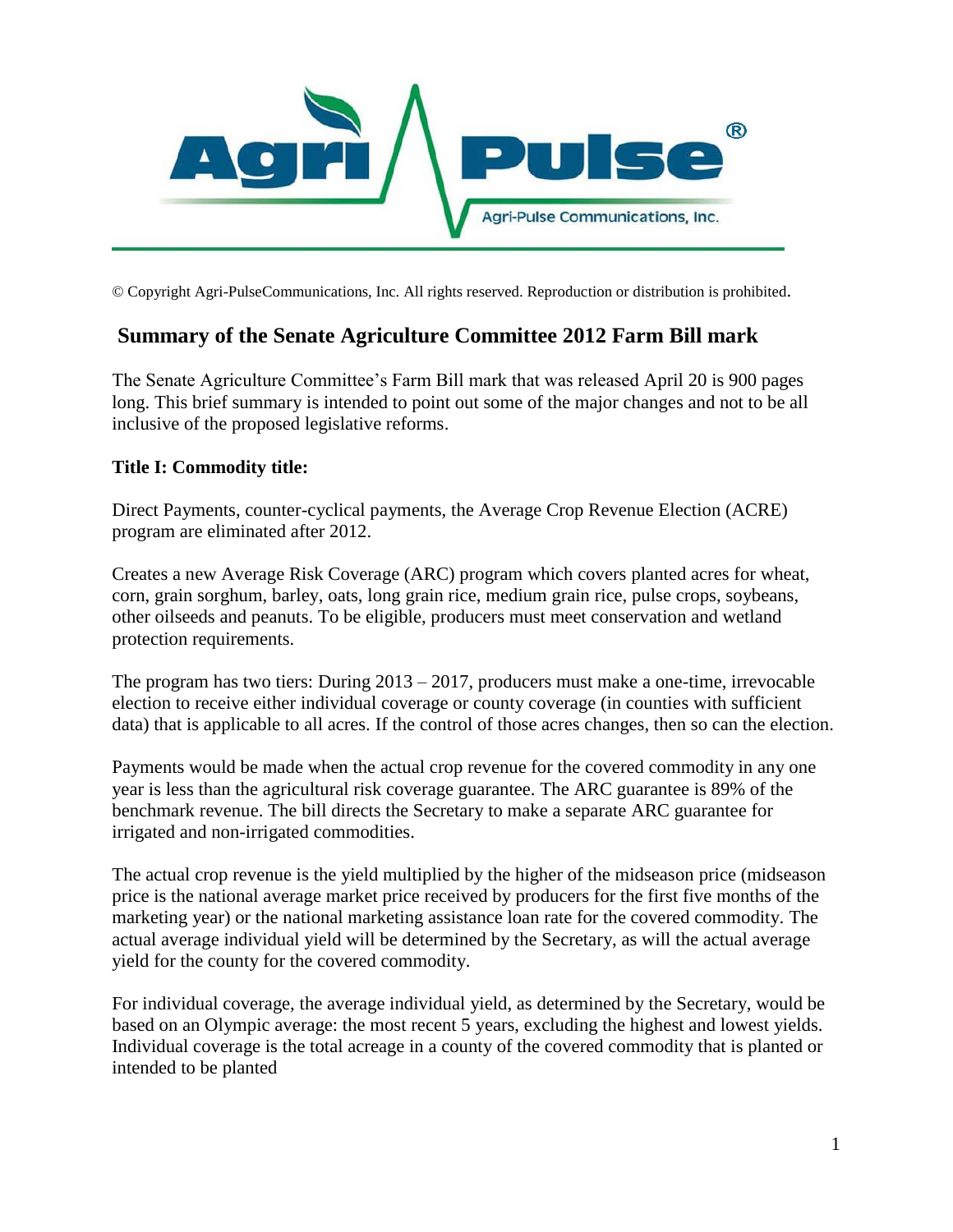For the county coverage, the rate would be based on the average historical county yield, as determined by the Secretary, for the most recent 5 years, excluding the highest and lowest yield years. There is a provision for a transitional yield at 60% for 2012 and 70% for 2013 and after.

The payment rate equals the lesser of the amount that the ARC guarantee exceeds the actual crop revenue for the crop year or 10% of the benchmark revenue for the crop of the covered commodity.

The ARC payment rate will be multiplied by a lower rate for those who selected individual coverage: 60% for planted acres and 45% for acres prevented from being planted. For those who select county coverage, payments would be made on 75% of planted acres and 45% of prevented plantings.

County level covers all acreage in a county that is planted or intended to be planted by a producer. The yield is determined by the average county yield. The total number of eligible acres shall not exceed the average total acres planted or prevented from being planted to the covered crops for the 2009 through 2012 crop years.

However, the Secretary can make adjustments for cases where:

- Conservation Reserve Program (CRP) land is released
- The Secretary designates additional oilseeds
- A producer has land not cropped but placed into an annual rotation for conservation purposes

Nonrecourse marketing assistance loans will be available for covered commodities with a 9 month term Producers will have to meet conservation and wetland protection requirements to be eligible.

Special rules apply to peanuts. A marketing assistance loan can be obtained through a designated marketing cooperative approved by the Secretary or the Farm Service Agency. For peanuts under loan, the Secretary shall pay handling and associated costs (other than storage) incurred at the time at which the peanuts are placed under loan. But repayment of handling and other costs is required for all peanuts pledged as collateral for a loan that's redeemed.

Loan rates remain basically the same:

Wheat, \$2.94 per bushel. Corn, \$1.95 per bushel Grain sorghum, \$1.95 per bushel. Barley, \$1.95 per bushel. Oats, \$1.39 per bushel. Upland cotton, for the 2013 and each subsequent crop year, the simple average of the adjusted prevailing world price for the 2 immediately preceding marketing years, as determined by the Secretary and announced October 1 preceding the next domestic plantings, but in no case less than \$0.47 per pound or more than \$0.52 per pound. Extra long staple cotton, \$0.7977 per pound. Long grain rice, \$6.50 per hundredweight. Medium grain rice, \$6.50 per hundredweight. Soybeans, \$5.00 per bushel. Other oilseeds, \$10.09 per hundredweight for each of the following kinds of oilseeds: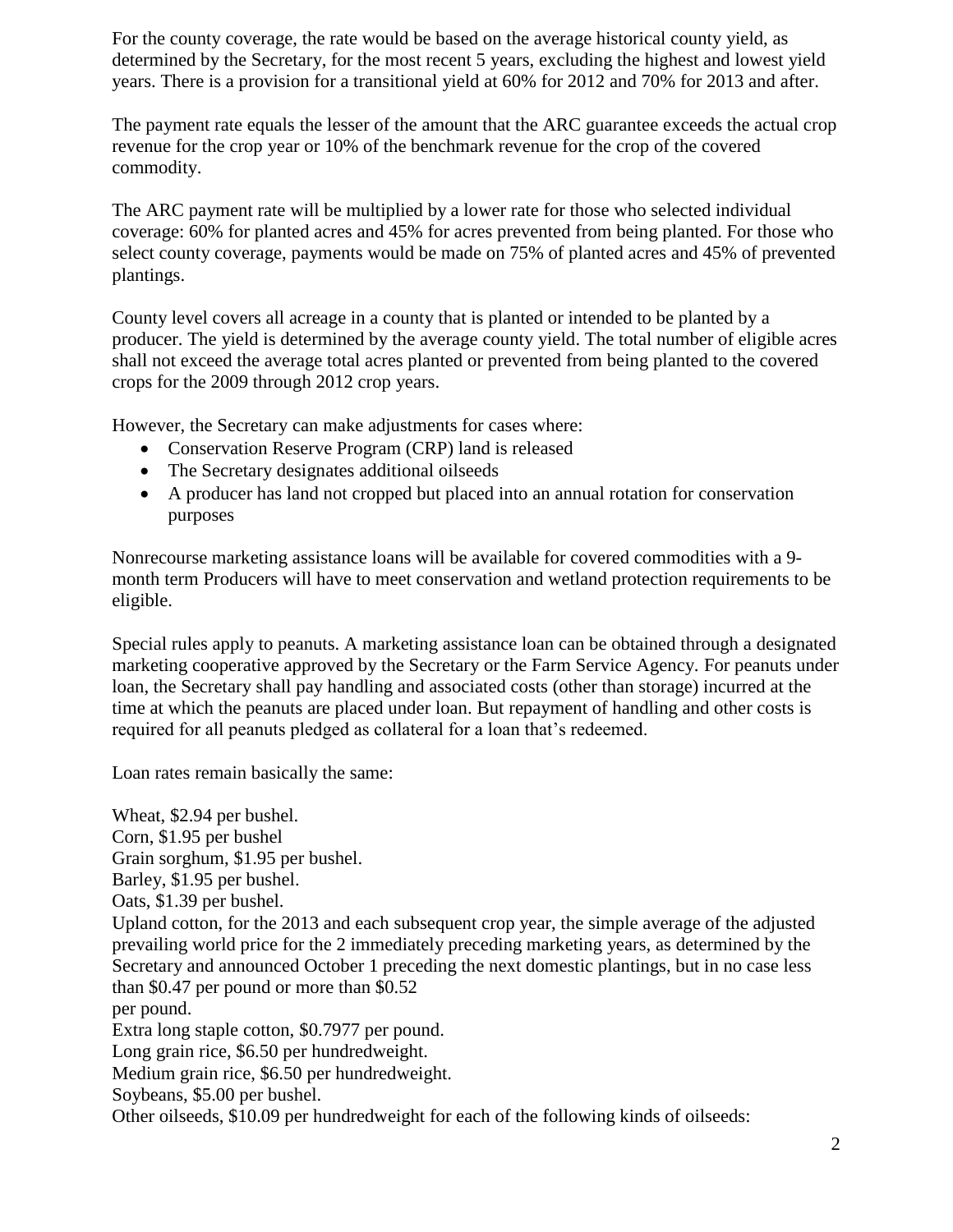(A) Sunflower seed. (B) Rapeseed. (C) Canola. (D) Safflower. (E) Flaxseed. (F) Mustard seed. (G) Crambe. (H) Sesame seed. (I) Other oilseeds designated by the Secretary Dry peas, \$5.40 per hundredweight Lentils, \$11.28 per hundredweight Small chickpeas, \$7.43 per hundredweight Large chickpeas, 11.28 per hundredweight Grade wool, \$1.15 per lb. Nongraded wool, \$0.40 per lb. Mohair, \$4.20 per lb. Honey, \$0.69 per lb. Peanuts, \$355 per ton

For most commodities, loans can be repaid at the lesser of the loan rate plus interest or at a rate calculated by the Secretary which is based on average market prices for the loan commodity during the preceding 30-day period or at an alternative rate determined by the Secretary.

For upland cotton, long grain rice and medium grain rice, loans can be repaid at the lesser of the loan rate plus interest or the prevailing world market price, adjusted for quality and location. For ELS cotton, the repayment should be at the loan rate plus interest.

Cotton storage payments will be available at the same rates as the Secretary provided for the 2006 cotton crops, with rates reduced by 20%

Producers who would be eligible for a loan deficiency payment for wheat, barley or oats and triticale, but elect to use for livestock grazing instead can enter into an agreement with the Secretary for a payment if he or she agrees to forgo harvesting on that acreage. Crop insurance indemnity payments and Noninsured crop assistance payments on that same acreage would be prohibited.

# **Sugar**

The sugar program is continued.

# **Dairy**

The draft incorporates most of the National Milk Producers Federation's Foundation for the Future plan on margin protection and market stabilization, but does not include any changes to milk marketing orders. Repeals the dairy product price support, milk income loss contract program (after2013) and the dairy export incentive program. Extends the dairy forward pricing program and dairy indemnity program to 2017.

Creates a new Dairy Production Margin Protection and Dairy Market Stabilization Programs. Anyone who signs up in the basic production margin protection program also participates in the Stabilization program.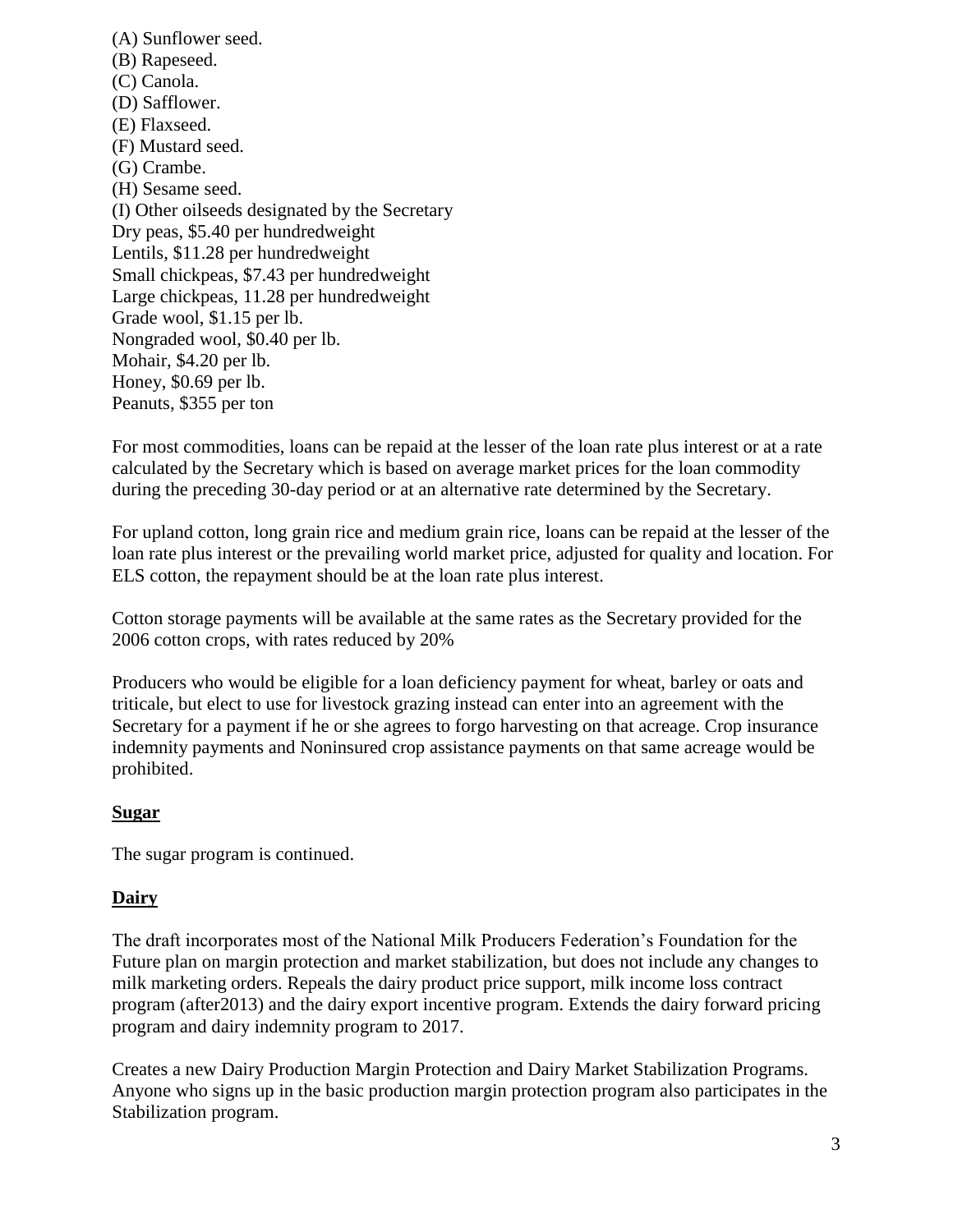To participate, dairy operations would be required to pay an annual administration fee, depending on pounds marketed. User fees shall be used to cover the costs of the program, reporting of dairy market news, and related costs. Exceptions can be made for limited-resource dairies.

| Pounds Marketed (in millions   Administration Fee |         |
|---------------------------------------------------|---------|
| Less than 1                                       | \$100   |
| 1 to 5                                            | \$250   |
| More than 5 to 10                                 | \$350   |
| More than $10$ to $40$                            | \$1,000 |
| More than 40                                      | \$2,500 |

The bill allows for a transition period between the existing Milk Income Loss program and the new production margin protection program, under which a dairy operation could elect to participate in either program.

The Secretary will calculate the actual dairy production margins for each month. Dairy operations would be paid when actual dairy production margins are less than the threshold levels and if supplemental margin protection payments have been purchased.

Actual dairy production margin is the difference between the all-milk price (average price received, per hundredweight, by dairies for all milk sold to plants and dealers in the U.S.) and the average feed costs (the average cost of feed used by a dairy to produce a hundredweight of milk). The average is the sum of the product by multiplying 1.0728 by the price of corn per bushel; multiplying 00735 by the price of soybean meal per ton; and by multiplying .0137 by the price of alfalfa per ton. Prices are calculated for consecutive 2-month periods.

Production history is equal to the highest annual milk marketings of the dairy operation during any 1 of the 3 calendar years immediately preceding the calendar year in which the dairy operation first signed up to participate in the production margin protection program. New dairy operation can elect one of two methods to determine history. Once the history is set, it cannot be changed for purposes of determining margin protection.

For the supplemental margin protection, the annual production history is equal to the milk marketings of the dairy operation during the preceding calendar year.

Under the basic margin protection program, payments will be made whenever the actual dairy production margin for a consecutive 2-month period is less than \$4.00/cwt. The payment shall equal the product obtained by multiplying the difference between the average actual dairy production margin for the consecutive 2-month period and \$4.00, unless the difference is more than \$4.00. In that case, the Secretary shall use \$4.00 by the lesser of 80% of the production history of the dairy operation divided by 6 or the actual quantity of milk marketed by the operation during the consecutive 2-month period.

Supplemental margin protection can be purchased in increments of \$0.50 above the basic margin program, but not to exceed \$8.00. Participants can elect a coverage level between 25-90% of the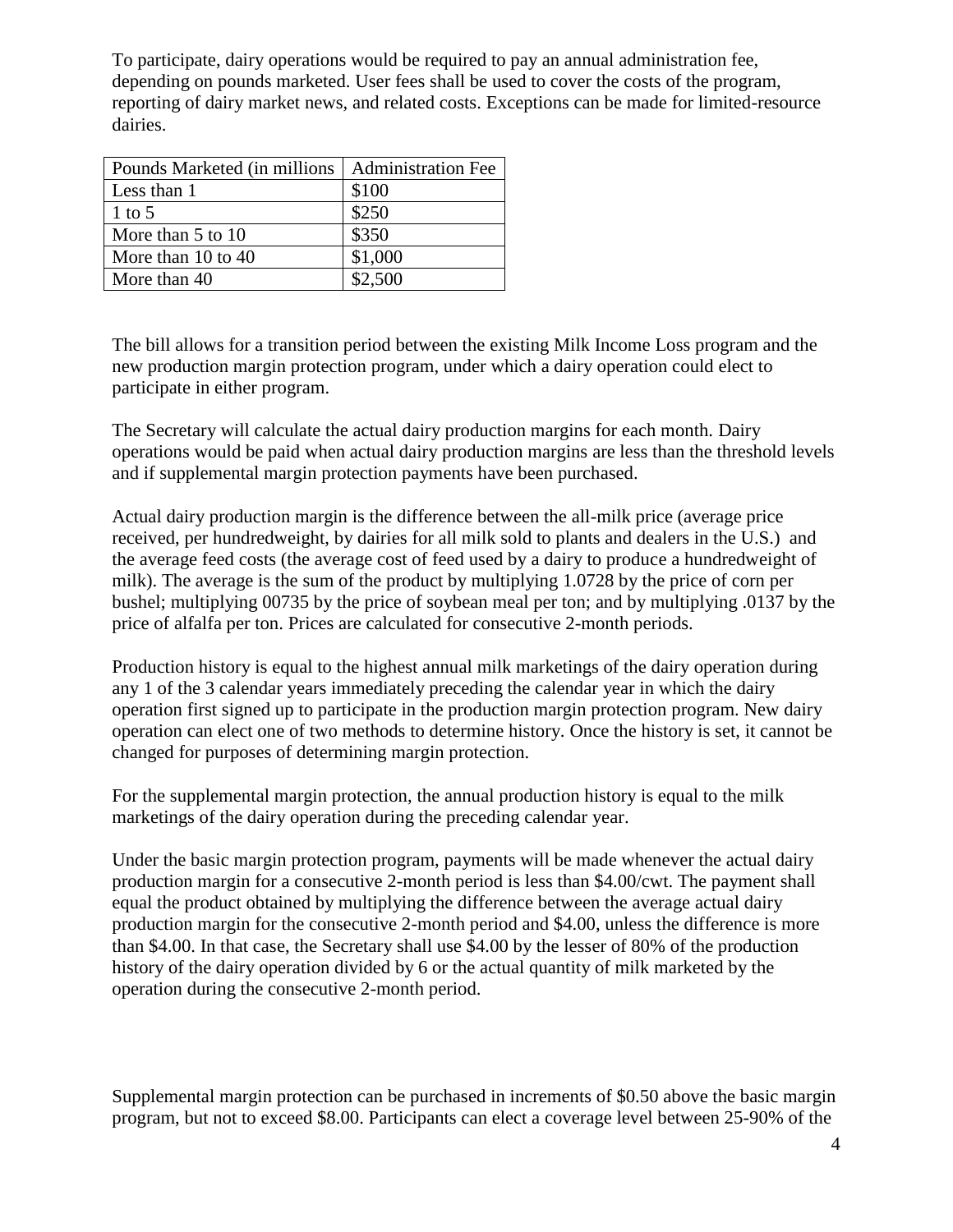annual production history of the dairy operation. Annual premiums are calculated by multiplying the percentage selected, the annual production history, and the premium per hundredweight of milk. Premiums vary by coverage level and producers who market under 4 million pounds (with about 200 cows) annually pay lower premiums, than those who market more than 4 million pounds.

Participants in the margin protection program are required to participate in the stabilization program. Producers can elect each calendar year which of the two following methods they will use for calculating their volume:

- The volume of the average monthly milk marketings for the three months immediately preceding the announcement by the Secretary that the stabilization program will become effective, or
- The volume of the monthly milk marketings of the diary operation for the same month in the preceding year as the month for which the Secretary announced the stabilization program will become effective.

If the Stabilization program kicks in, margin payments will be reduced for any dairy operation that exceeds their stabilization program base on a sliding scale, based on the production margin.

With one exception, the Stabilization program will be required whenever:

- 1. The actual dairy production margin has been \$6.00 or less per hundredweight of milk for each of the immediately preceding 2 months; or
- 2. The actual diary production margin has been \$4.00 or less per hundredweight of milk for the immediately preceding month.

When the Stabilization program is in effect, handlers must remit the difference between the regular payments and the reduced payments to the Secretary. These funds can be used to make commodity donations to food banks or other programs or to expand consumption and demand for dairy products. However, those programs must be compatible and not duplicate programs supported by the dairy research and promotion board activities.

The Secretary may conduct periodic audits of participating dairy operations and handlers to ensure compliance.

The Mandatory Reporting for Dairy Products section of the Agricultural Marketing Act is strengthened by adding more transparency and requiring more timely reporting.

Creates a clearinghouse for Federal Milk Marketing Order information and requires notification of upcoming referendums.

# **Supplemental Agricultural Disaster Assistance Programs**

The SURE program for commodities is eliminated but programs for livestock are continued. The Livestock Indemnity Payment program is continued with payment rates based on 65% of the applicable livestock value on the day before the death of the livestock.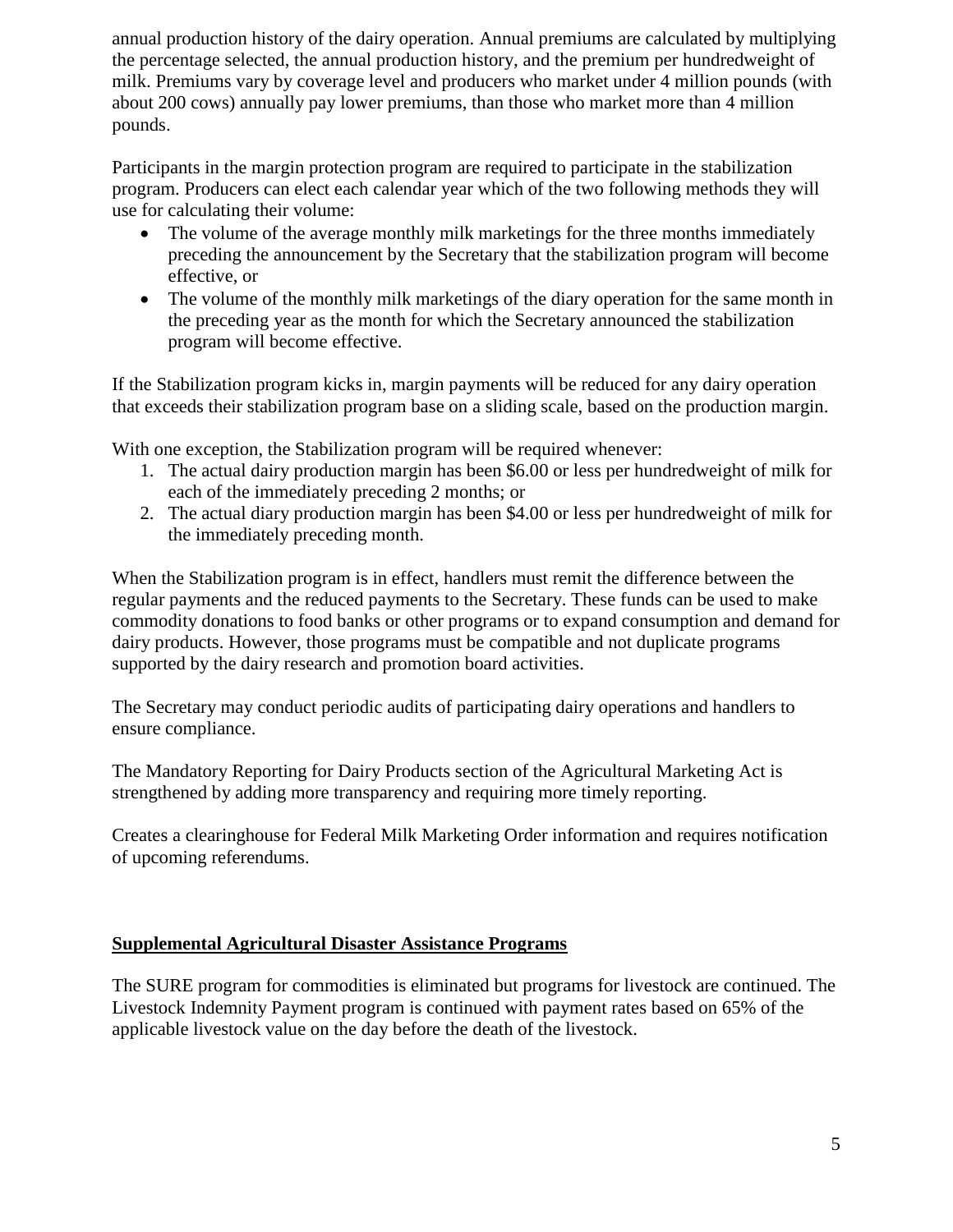The Livestock Forage Disaster Program is continued with assistance for producers for losses due to fire on public lands. The bill authorizes up to \$10 million in Commodity Credit Corporation funds to provide emergency relief to eligible producers of livestock, honey bees and farm-raised fish due to disease, adverse weather or other conditions.

A Tree Assistance Program helps eligible orchardists and nursery tree growers hit by natural disasters with over 15% damage. Payments cannot exceed \$100,000 for any crop year.

# **Payment limitations and AGI**

The total amount of payments under ARC may not exceed \$50,000, but both qualified spouses on a farm can be eligible.

Producers would not be eligible for commodity programs if their adjusted gross income over the 3 taxable years preceding the actual program year exceeds \$900,000, including both farm and non-farm income. Currently, the AGI limit stands at \$750,000 in on-farm income and \$500,000 off-farm.

### **Conservation Reserve Program**

The program is extended through 2017 and the acreage enrollment cap is gradually dropped from 32 million acres in 2012 to 25 million acres in 2017.

Enrollment periods stay the same, but a special rule was added for land devoted to hardwood trees, shelterbelts, windbreaks or wildlife corridors under which the owner or operator can specify the duration of the contract, within certain limitations.

In exchange for a reduction of not less than 25% of the annual rental rate, producers can engage those acres for managed harvesting of biomass and other commercial use, limited grazing, and the installation of wind turbines.

The Transition Incentives Program was reauthorized, which promotes the sale of land coming out of the Conservation Reserve Program to beginning farmers and ranchers. The program was maintained and provided with level funding of \$25 million in funding over five years.

# **Title II: Conservation**

Combines 23 current conservation program areas into 13 programs, including:

#### **Conservation Stewardship Program**

The Conservation Stewardship Program (CSP) is amended and continued. Conservation activities under the program means conservation systems, practices and management measure designed to address one or more priority resource concerns. It also includes structural measures and land management measures, including agricultural drainage management systems.

Between Oct. 1, 2012 and Sept. 30, 2021, the Secretary shall enroll an additional 10,348,000 acres for each fiscal year and achieve a national average rate of \$18/acre which includes the costs of all financial assistance, technical assistance and other expenses.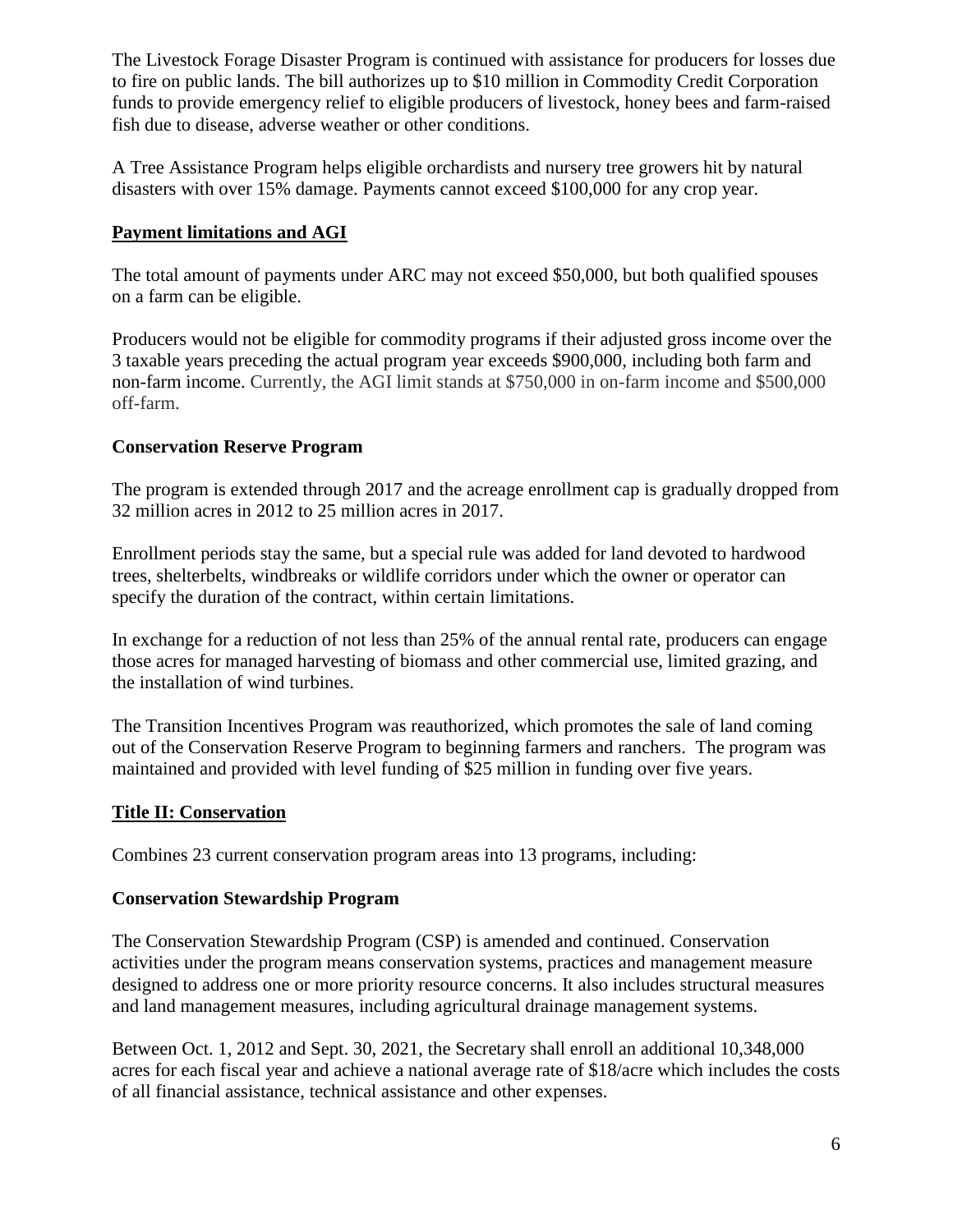Producers who agree to adopt resource-conserving crop rotations can receive supplemental payments.

Payments to any one person or entity are capped at \$200,000 under all contracts between 2013 and 2017.

### **Environmental Quality Incentives Program (EQIP)**

The program is continued with at least 60% of the funds from 2013 to 2017 to be targeted at practices related to livestock production and at least 5% of the funds targeted at practices benefitting wildlife habitat.

The Wildlife Habitat Incentive Program is now incorporated as a practice area under EQIP.

Funding is set at: \$1,500,000,000 for fiscal year 2013; \$1,600,000,000 for fiscal year 2014; \$1,650,000,000 for each of fiscal 17 years 2015 through 2017.

#### **Agricultural Conservation Easement Program**

This program incorporates and combines the Wetlands Reserve Progam, the Grasslands Reserve Program and the Farmland Protection Program.

Funding is authorized at: \$450,000,000 for fiscal year 2013; \$475,000,000 for fiscal year 2014; \$500,000,000 for fiscal year 2015; \$525,000,000 for fiscal year 2016; \$250,000,000 for fiscal year 2017

In the conservation title, the Farm and Ranch Land Protection Program was consolidated into a conservation easement program and renamed the Agricultural Land Easements Program. Most of the program structure remains in place, but there are no specific priorities made for beginning farmers.

#### **Regional Conservation Partnership Program**

This program combines the agricultural conservation easement program, the Chesapeake Bay watershed program, the cooperative conservation partnership initiative, and the Great Lakes basin program and encourages partners to work across states and regions to achieve conservation goals using the agricultural conservation easement program, the environmental quality incentives program and the conservation stewardship program.

Eligible partners include producers or groups of producers, a state or unit of government, and Indian tribe, a farmer cooperatives, an institution of higher education, and an organization with a history of working with producers on agricultural land.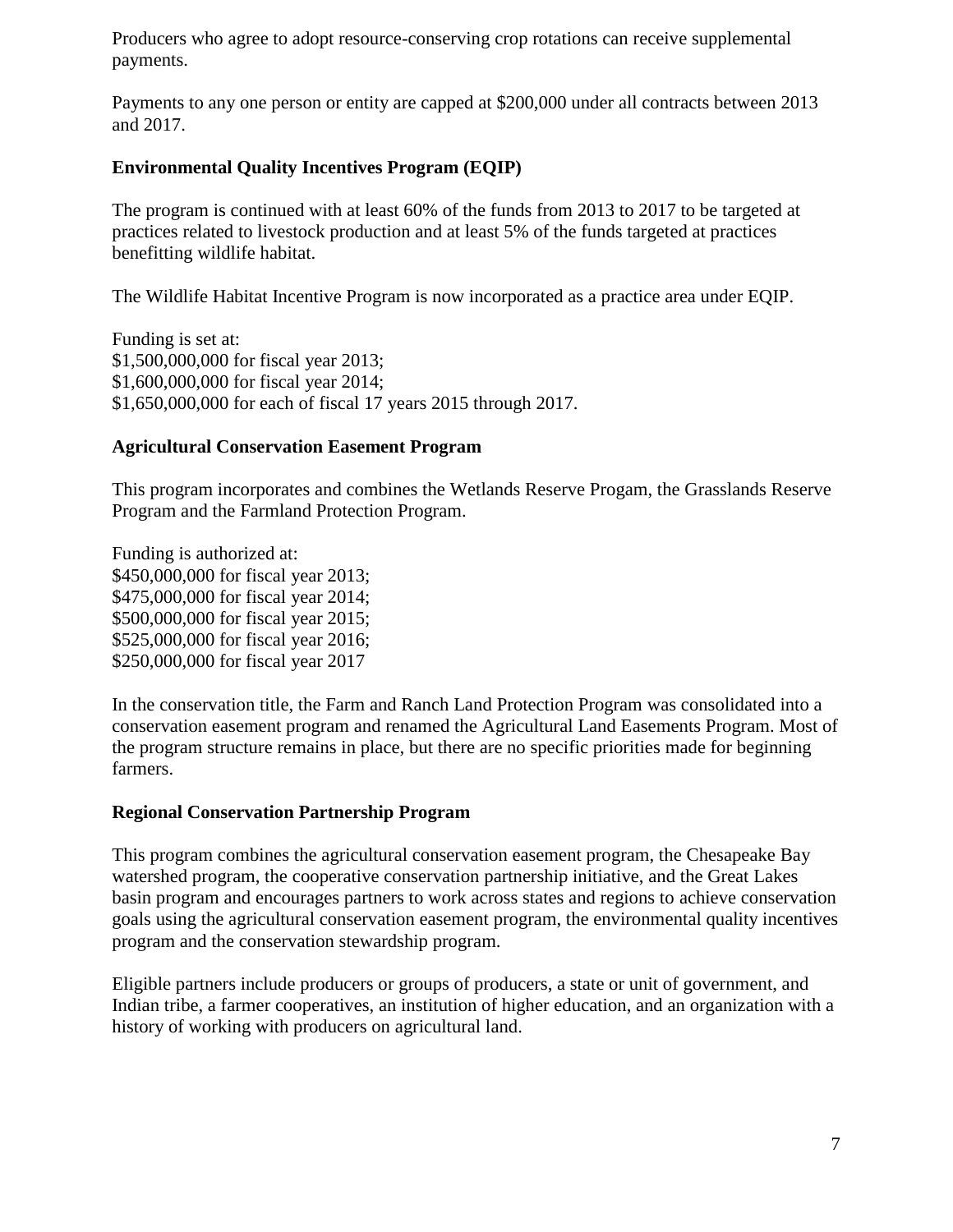For 2013 to 2017, Commodity Credit Corporation Funds shall be used for the following:

\$25 million authorized to facilitate the transfer of land subject to contracts from retired or retiring owners and operators to beginning or socially disadvantaged farmers or ranchers.

CCC Funds should be available for technical assistance for implementing authorized conservation programs

# **Title III - Trade**

The Market Access Program and the Foreign Market Development programs are extended through 2017 and funded at \$200 million and no less than \$34.5 million respectfully. The Food for Peace is extended through 2017. There is a limit on the monetization of commodities donated so that no commodity shall be made available unless the rate of the return for the commodity is at least 70%.

Export Credit Guarantee Program extended to 2017.

The Food for Progress Program is extended to 2017.

Specialty crops are authorized to receive \$9 million to fight technical barriers to trade for each year 2011 to 2017.

The draft authorizes appropriators to spend \$40 million to help procure local and regional food aid. Preference is given to to eligible organizations that have, or are working toward, projects under the McGovern-Dole International Food for Education and Child Nutrition Program established under section 3107 of the Farm Security and Rural Investment Act of 2002.

Calls for a study of programs to support resilence in the Horn of Africa conducted by other donor countries, the World Food Program, multilateral institudions, including the World Bank, and the Agency for International Development. USDA, the Treasury Department, the Millennium Challenge Corporation, the Peace Corps and other relevant Federal Agencies.

# **Title IV - Nutrition**

Reauthorizes all nutrition programs and tightens the Supplemental Nutrition Assistance Program (SNAP) in several areas.

Tigtens eligibility under the Low Income Heating and Energy Program for the SNAP program.

Ends SNAP eligibility for people who have substantial lottery or gambling winnings.

Retailers would be required to pay 100% of the costs of acquiring and implementing electronic benefit transfer point of sale equipment and supplies.

Manual vouchers will no longer be allowed. If a household makes excessive requests for replacement of the electronic benefit transfer card, the request may be declined.

The bill establishes a pilot program for mobile technology to accept Electronic Benefit Transfer (SNAP or food stamp dollars) at farmers markets and other direct marketing outlets.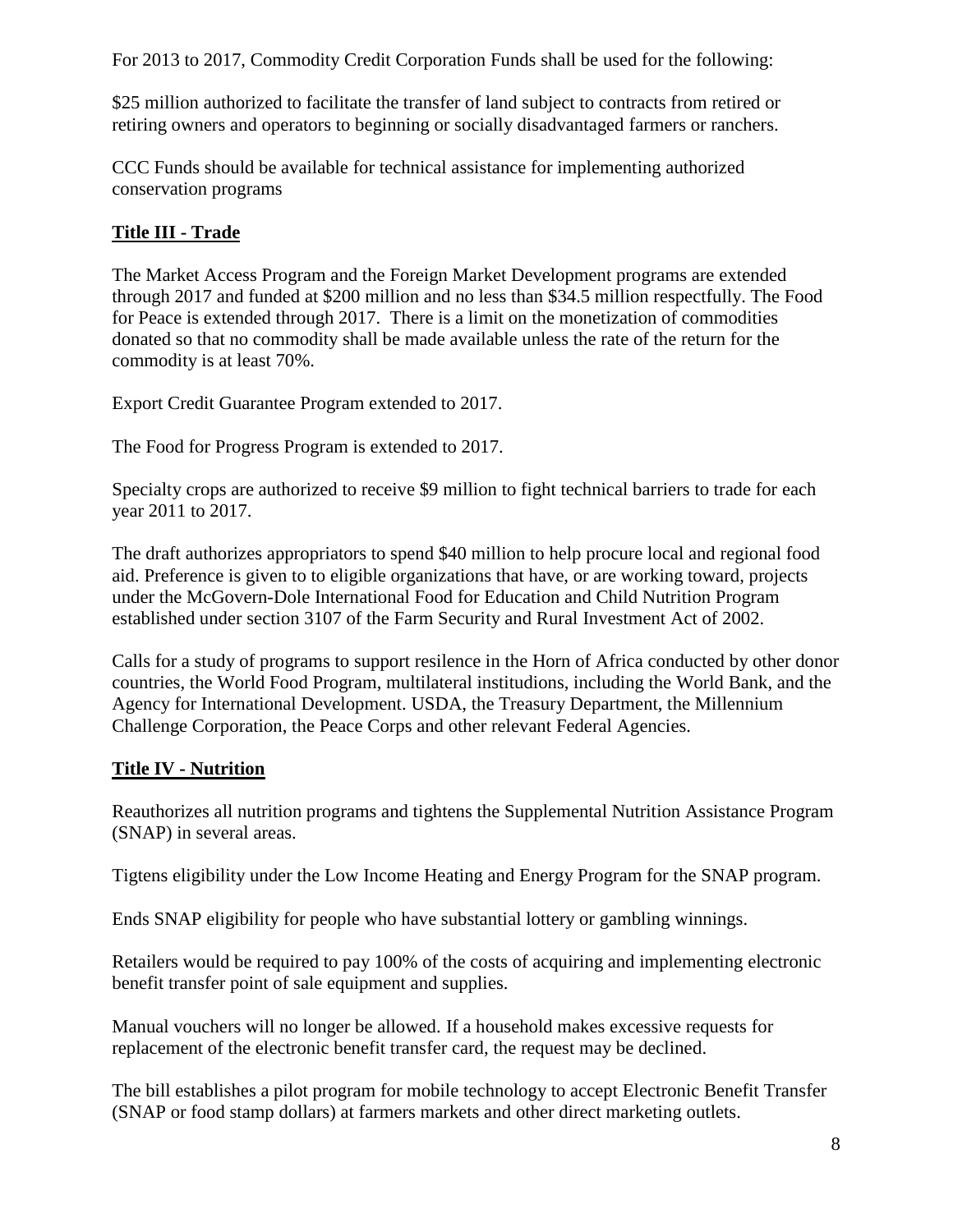Funding of employment and training programs is reduced from \$90 million to \$79 million.

Additional funds are provided, not less than \$5 million annually, to prevent trafficking.

Under Nutrition Education, adds "physical activity" to language that already required education on "healthy food choices."

# **Title V. Credit**

Continues USDA's direct and guaranteed loans for farm ownership, operating and conservation and emergency loans.

The Conservation Loan Program was modified to require applicants to be no larger than a family farm and to be unable to obtain credit from private lenders.

Increases the value of land that can be financed under the Down Payment Loan Program to \$667,000 and gives the Secretary discretion to determine how many years of managerial experience is required for a beginning farmer to qualify for a direct farm ownership loan.

Authorizes USDA to guarantee a loan for a beginning farmer or rancher or socially disadvantaged farmer and rancher for farm ownership purchases made on contract.

Removes lending limits on USDA's Farm Service Agency guaranteed loans.

Requires the Secretary to set annual targets for lending to socially disadvantaged borrowers and to report annually to Congress on the progress.

Requires borrowers to obtain at least catastropic risk protection coverage.

A Beginning Farmer and Rancher Individual Development Accounts Pilot program asks the Secretary to establish 5 year demonstration programs in at least 15 states, under which a qualified entity could establish a reserve fund with a non-Federal match of 50%.

Funding for the Beginning Farmer and Rancher Development Program was cut by \$25 million.

Military veterans would receive priority for loans.

# **Title VI – Rural Development**

No mandatory funding provided for the Rural Development Title.

The population eligibility cap was raised to towns of 50,000, unless otherwise specified. For example, rural water programs will be targeted at towns with 5,500 or fewer residents.

Makes changes to the Business and Industry lending program

The [Rural Business Enterprise Grants \(RBEG\)](http://sustainableagriculture.net/blog/rural-business-grants/) and [Rural Business Opportunity Grants \(RBOG\)](http://sustainableagriculture.net/blog/rbog-regional-food-projects/) are combined into a single program called Rural Business Development Grants.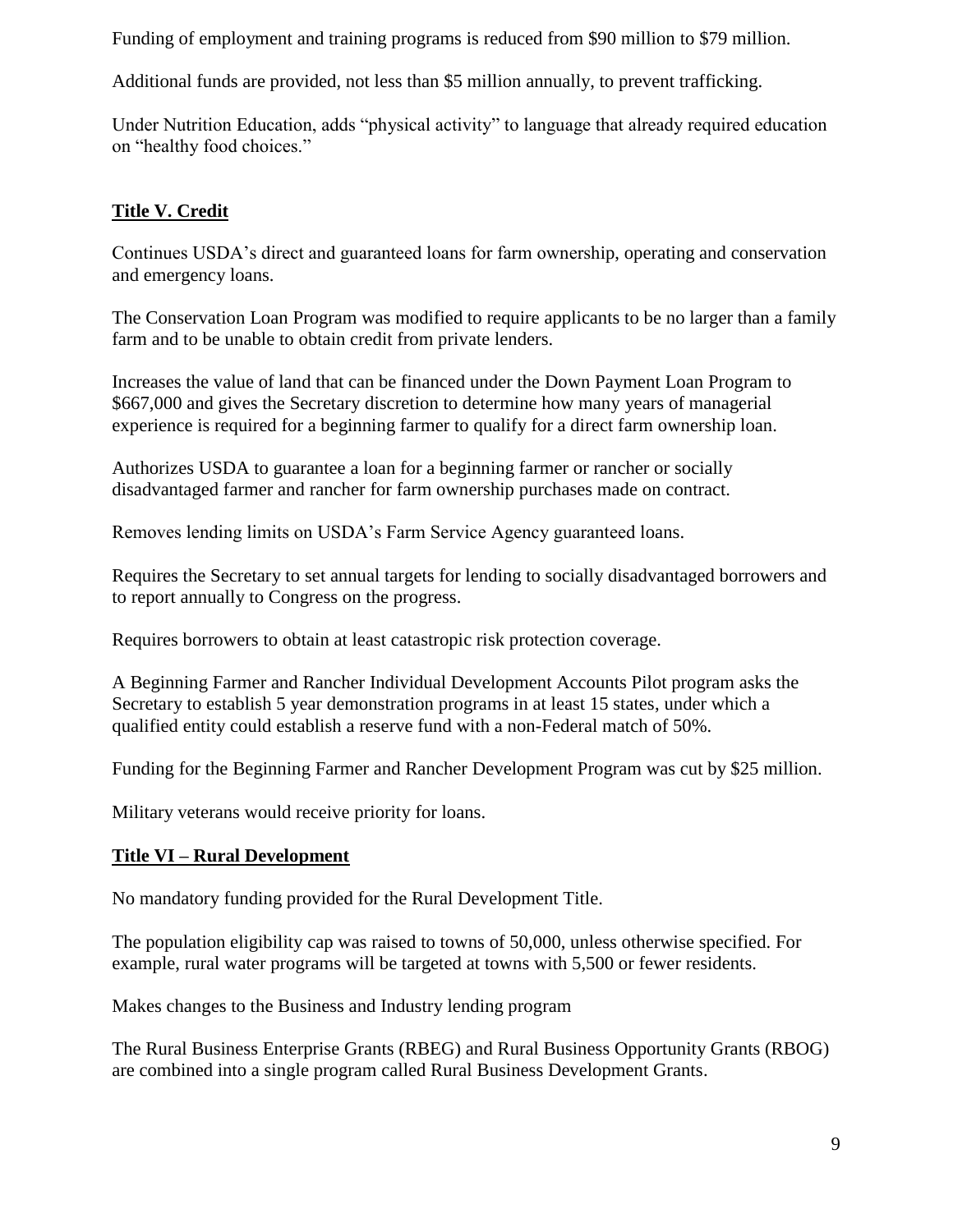The [Rural Microentrepreneur Assistance Program](http://sustainableagriculture.net/publications/grassrootsguide/local-food-systems-rural-development/rural-micro-entrepeneur-assistance/) was continued and modified. The program provides business loans up to \$50,000 to a rural microenterprise and can provide grants to support training for microentrepreneurs.

The [Specialty Crop Block Grant Program \(SCBGP\)](http://sustainableagriculture.net/publications/grassrootsguide/local-food-systems-rural-development/specialty-crop-grants/) receives a mandatory funding increase from \$55 million to \$70 million per year.

Authorizes discretionary funding under the Value Added Producer Grants, the Appropriate Technology Transfer Program, and the Business and Industry Guaranteed Loans Program to invest in renewable energy and bioenergy projects.

# **Title VII – Research, Extension and Related Matters**

Authorizes a new tax-exempt Foundation for Food and Agriculture Research, a public/private foundation to solicit private donations to enhance research for meeting global food demands

Expands State block Grants for Specialty Crops program

Contains a new initiative aimed at improving the data collection efforts regarding local and regional food systems, and also evaluating programs that seek to benefit local food systems.

Authorizes \$10 million annually for a program under which the Secretary can make competitive grants designed to address the shortage of veterinarians in the U.S.

Authorizes \$5 million in annual funding for farm and rural policy research centers.

Provides \$5 million in mandatory funding and \$5 million in appropriated funds for the Organic Production and Market Data Initiatives (ODI), and includes a new reporting requirement for USDA to detail how data collection agencies are coordinating with data user agencies on issues like the development of organic price elections

Creates a new food safety training program with an authorization for appropriations of \$20 million per year. The new program is created for the purposes of "establishing a Comprehensive Food Safety Training Network."

The Organic Agriculture Research and Extension Initiative (OREI), was extended with lower funding of \$16 million annually, down from \$20 million currently.

The Specialty Crop Research Initiative is reauthorized with permanent funding, starting at a lower annual funding level for a few years but then fully restored to its current level after that phase in period.

The Sun Grant Program (for biomass research and development) is reauthorized without any mention of funding.

# **Title VIII – Forestry**

Repeals the Forest Land Enhancement Program, the Watershed Forestry Assistance Program, the Expired Cooperative National Forest Products Marketing Program, the Hispanic-serving Institution Agricultural Land National Resources Leadership Program and the Tribal Watershed Forestry Assistance Program.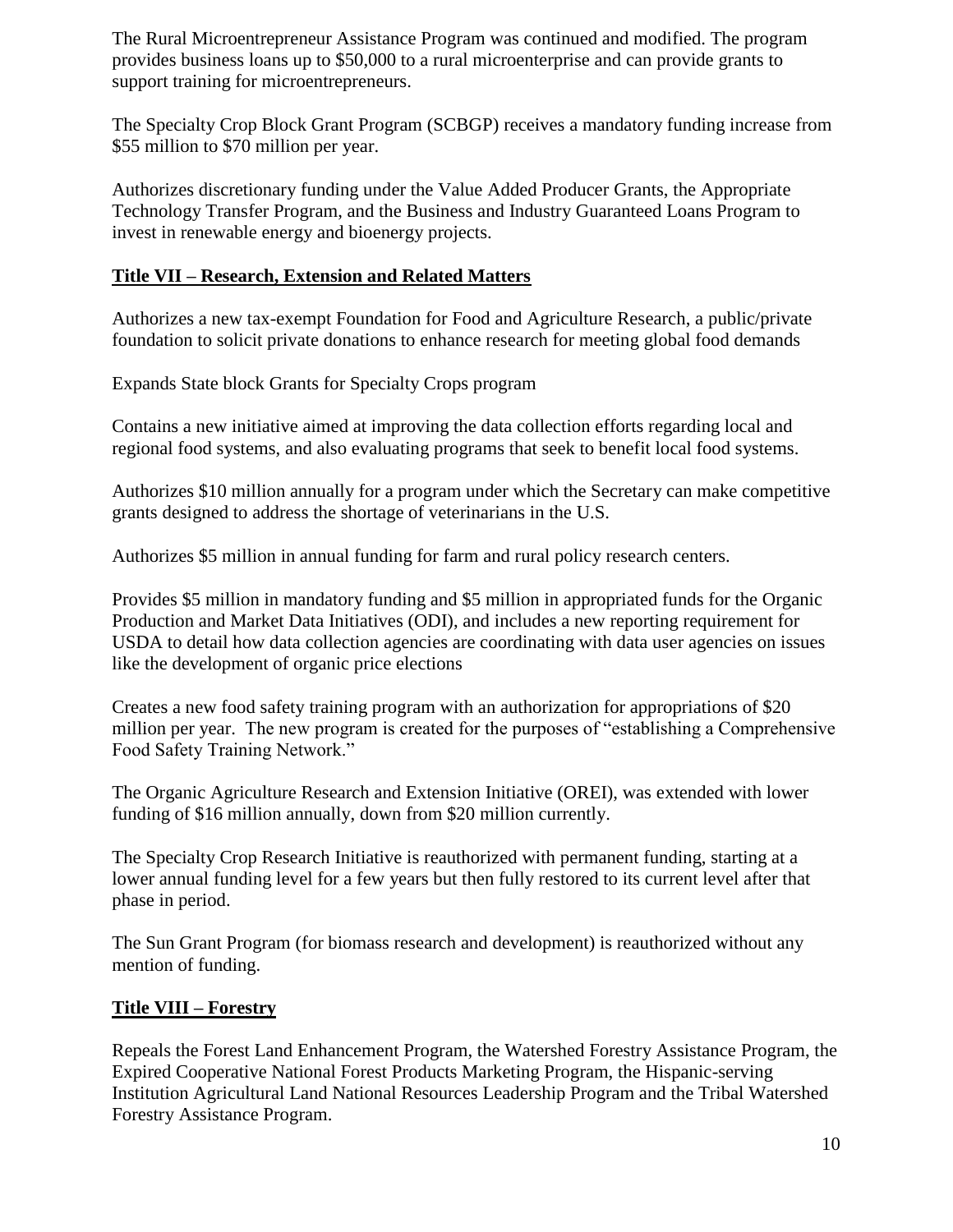Reauthorizes the Cooperative Forestry Assistance Act of 1978 programs and authorizes appropriations at \$55 million annually.

# **Title IX - Energy**

Reauthorizes most of the Energy Title programs with the exception of the Repowering Assistance Program and Forest Biomass for Energy Program. The mark provides no mandatory funding for any Energy Title programs; however it does transfer remaining funding from the Repowering Assistance Program to REAP.

Authorizes appropriations of \$2.0 million for the biobased markets program annually over five years, through 2017. The program received \$9 million over five years in the 2008 Farm Bill.

Authorizes the Biodiesel Education Program at \$1 million for five years.

Authorizes annual appropriations for \$150 million for the Biorefinery, Renewable Chemical and Biobased Manufacturing Assistance Program.

Authorizes annual appropriations for \$20 million for the Bioenergy Program for Advanced Biofuels.

Authorizes annual appropriations for \$20 million annually for the Rural Energy for American Program

Authorizes annual appropriations for \$30 million annually for Biomass Research and Development

Authorizes annual appropriations for \$20 million annually for the Biomass Crop Assistance Program. Does not allow any overlap with CRP payments.

Authorizes annual appropriations for \$2.0 million for the Community Wood Energy Program

Requires the Secretary to conduct a study to assess the economic impact of the biobased products industry.

Repeals the Forest Biomass for Energy programs and the Repeal of Renewable Fertilizer study.

# **Title X - Horticulture**

Continues an allocation for the Specialty Crops Market News

Repeals section 10002, a grant program to improve movement of specialty crops.

Farmers Market Promotion Program is renamed the Farmers Market and Local Food Promotion Program and authorized at \$20 million annually, double the current level.

The Horticulture Title creates a study on local food production and program evaluation.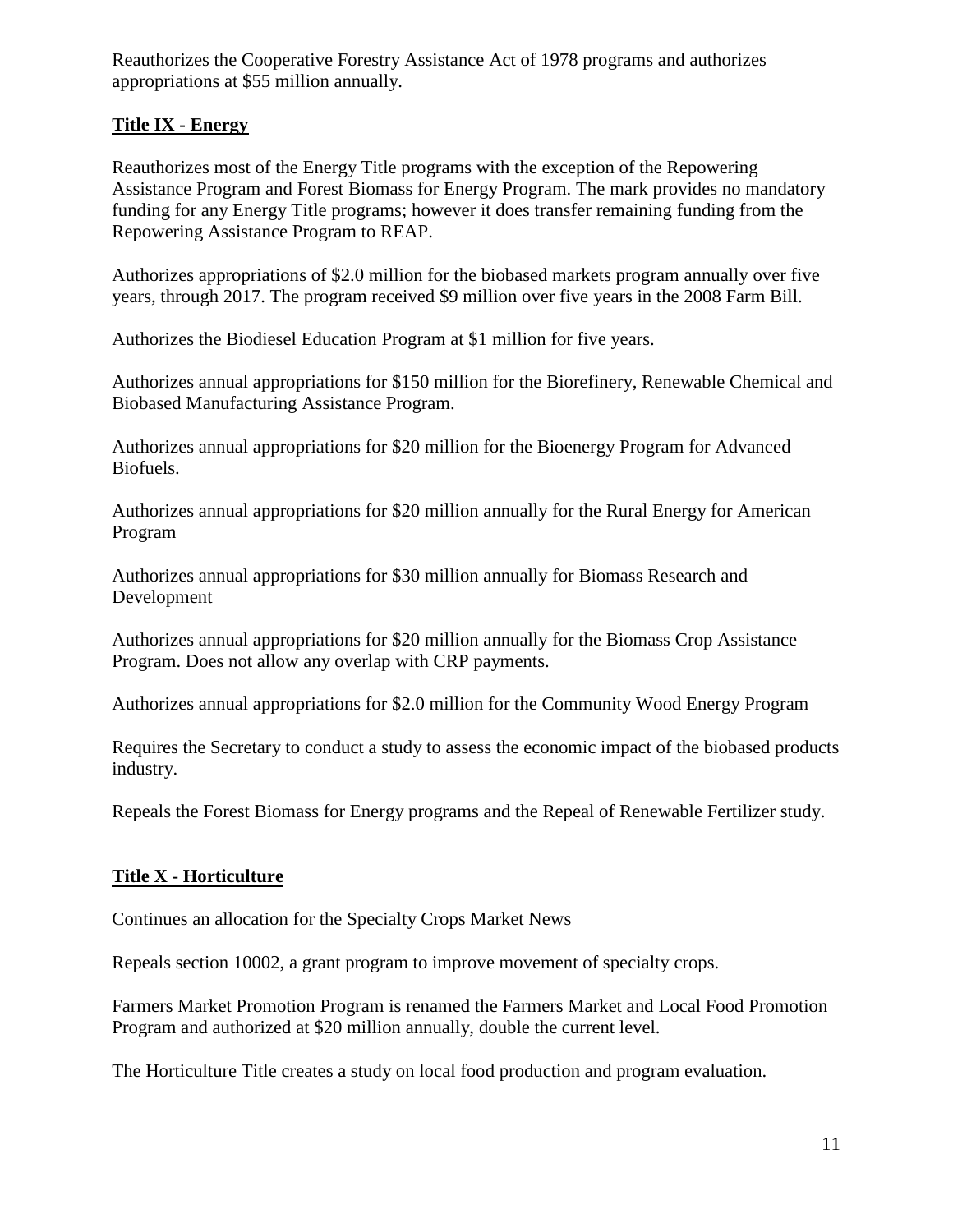Funding for Community Food Projects receives an increase of \$5 million a year for the next 5 years, above its permanent funding of \$5 million a year.

The bill provides mandatory funding for organic certification cost-share, at \$11.5 million annually.

Provides level funding at \$5 million in mandatory funding (and \$5 million in appropriated funds) for the Organic Production and Market Data Initiatives (ODI), and includes a new reporting requirement for USDA to detail how data collection agencies are coordinating with data user agencies.

Includes important modifications to the Organic Agriculture and Research Extension Initiative (OREI) to address emerging research issues such as food safety, rural economic development, and producer research needs to comply with National Organic Program regulations.

Includes \$5 million in mandatory funding for technology upgrades and improvements for the National Organic Program.

# **Title XI - Crop insurance**

Includes a Supplemental Coverage Option (SCO) whereby program crop producers, as well as producers of specialty crops, could purchase a revenue policy on top of their individual crop insurance coverage to cover all or part of a producer's deductible portion of their individual insurance policy. Coverage would be triggered only if losses exceed 10%. A minimum of 70% of the premium would be subsidized by the Federal Crop Insurance Corporation.

Allows for separate coverage for irrigated and non-irrigated crops for SCO, STAX and enterprise unit crop insurance.

Allows adjustments in actual production history (APH) to establish insurable yields to be based on 70% of the applicable transitional yield, starting in 2013, rather than 60% of the transitional yield.

Directs the Federal Crop Insurance Corporation board to ensure that any Standard Reinsurance Agreement (SRA) negotiated with crop insurance companies be budget neutral and "in no event, may significantly depart from budget neutrality."

If there are any budget savings realized in an SRA renegotiation, the savings shall be used for programs administered by the Risk Management Agency.

Creates a Stacked Income Protection Plan (STAX) for producers of Upland Cotton for the 2013 crop. Coverage is deemed to be consistent with the Group Risk Income Protection Plan and the associated Harvest Revenue Option Endorsement offered for the 2011 crop year.

Under STAX, coverage would be provided for losses between 10 and 30% of expected county revenue, specified in increments of 5%. The deductible is the minimum percnet of revenue loss at which indemnities are triggered under the plan, not to be less than 10% of expected county revenue.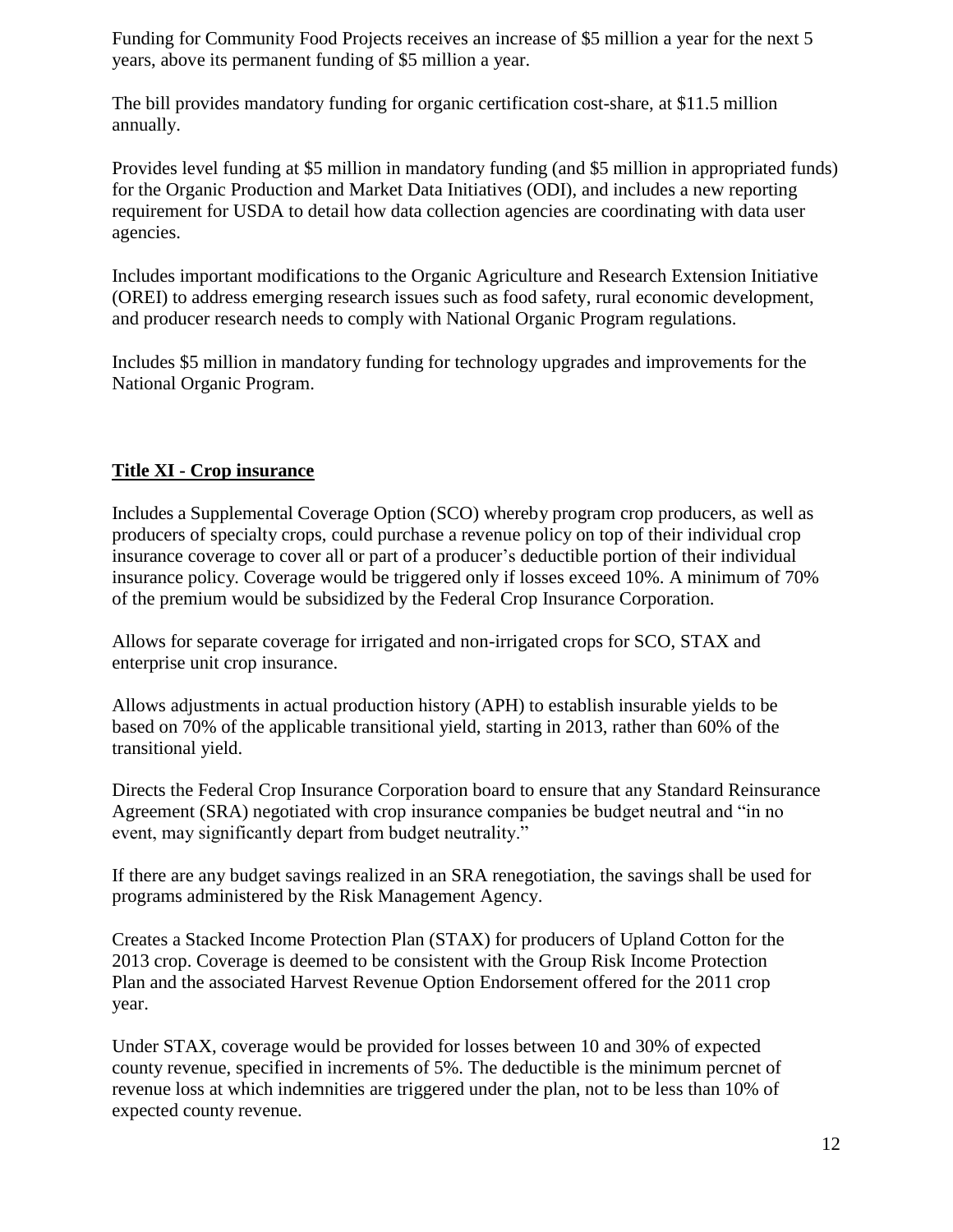Coverage would be based on a price that is the higher of the expected price established under existing GRIP or are wide policies or 65 cents/lb and an expected county yield that is the higher of the expected county yield for existing area plans or the Olympic average of yield data in a county or area for the last 5 years.

The plan also calls for a "protection factor" to establish maximum protection per acre of not less than the higher of the level established on a program wide basis or 120%.

Indemnities under STAX should not include the amount of deductible selected.

A producer who participates in the Supplemental Coverage Option will not be eligible for STAX.

To address World Trade Organization (WTO) concerns, the total quantity of eligible acres on the farm shall not exceed the average total acres planted or prrevented from being planted to upland cotton on the farm for the 2009-2012 crop years. There is an adjustment allowed for land coming out of CRP contracts.

The FCIC would pay 80% of the STAX premium for the coverage level selected.

Includes provisions that allow agents and companies to correct eligibility information.

Calls for USDA's Risk Management Agency (RMA) to establish a new peanut revenue crop insurance program.

Includes an acreage report streamlining initiative, calling on the Secretary to develop a project that allows producers to report acreage and other information directly to the department.

FCIC already offers whole farm insurance plans, but adds a directive to USDA to do research and development on a Whole Farm Diversified Risk Management Insurance product with a liability up to \$1.5 million for diversified operations, including specialty crops and mixed grain/livestock and dairy operations. Allows FCIC to provide "diversification-based" addiitional coverage payments rates, premium discounts or other enhanced benefits in recognition of the risk management benefits of growing mulitple crops and livestock.

Requires the Secretary to provide organic certification cost-share assistance and to support risk management education and community outreach

Authorizes \$23 million in agricultural management assistance grants to producers in states in which there has traditionally been a low level of crop insurance participation for constructing or improving watershed management structures, irrigation structures, planting trees, mitigating risk through conservation practices, organic farming or value-added processing with payments capped at \$50,000.